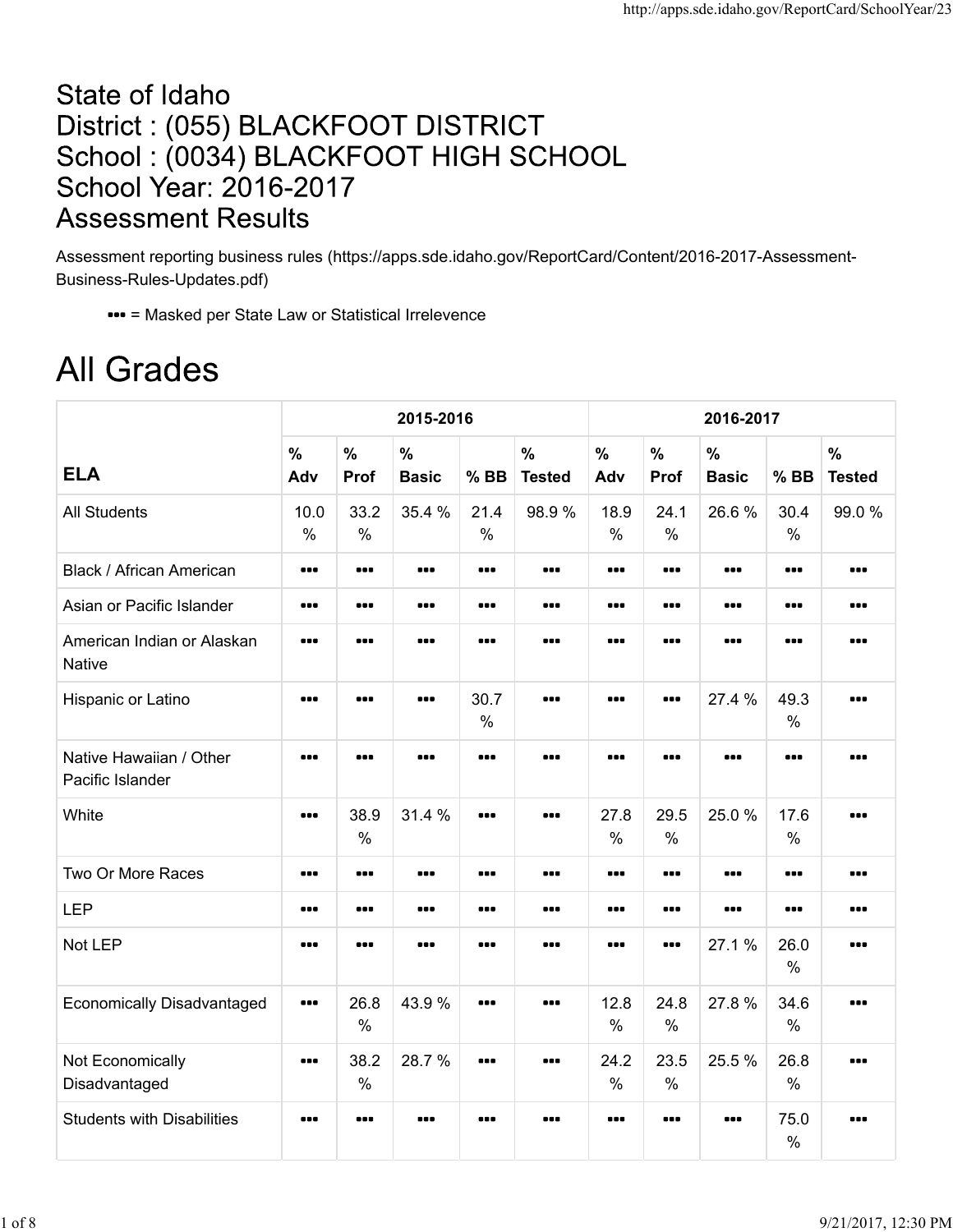|                                      | 2015-2016               |                                                             |                         |              |                         | 2016-2017            |              |                      |              |                       |
|--------------------------------------|-------------------------|-------------------------------------------------------------|-------------------------|--------------|-------------------------|----------------------|--------------|----------------------|--------------|-----------------------|
| <b>ELA</b>                           | $\frac{0}{0}$<br>Adv    | $\%$<br>Prof                                                | $\%$<br><b>Basic</b>    | $%$ BB       | $\%$<br><b>Tested</b>   | $\frac{0}{0}$<br>Adv | $\%$<br>Prof | $\%$<br><b>Basic</b> | $%$ BB       | $\%$<br><b>Tested</b> |
| <b>Students without Disabilities</b> |                         |                                                             | $\bullet\bullet\bullet$ | 16.3<br>$\%$ |                         |                      |              |                      | 25.6<br>%    |                       |
| Migrant                              |                         |                                                             |                         |              | 88 E                    |                      |              |                      |              |                       |
| Homeless                             |                         |                                                             |                         |              |                         |                      |              |                      |              |                       |
| Male                                 | 10.5<br>%               | 32.0<br>%                                                   | 37.9 %                  | 19.6<br>$\%$ | $\bullet\bullet\bullet$ | 19.6<br>$\%$         | 22.1<br>$\%$ | 23.3 %               | 35.0<br>$\%$ |                       |
| Female                               | 9.4 %                   | 34.6<br>$\%$                                                | 32.3 %                  | 23.6<br>$\%$ |                         | 17.9<br>%            | 26.8<br>%    | 30.9%                | 24.4<br>$\%$ |                       |
| At-Risk                              | $\bullet\bullet\bullet$ | $\begin{array}{cc} \bullet & \bullet & \bullet \end{array}$ | 40.7%                   | 27.8<br>$\%$ |                         | 10.0<br>$\%$         | 20.6<br>%    | 29.4 %               | 40.0<br>$\%$ |                       |
| Not At-Risk                          | $\bullet\bullet\bullet$ | 42.4<br>%                                                   | 28.0%                   |              |                         | 34.0<br>$\%$         | 30.2<br>$\%$ | 21.7%                | 14.2<br>%    |                       |

|                                             |                         |                                                             | 2015-2016                                                   |                         |                                | 2016-2017                                                   |                         |                      |                       |                       |  |
|---------------------------------------------|-------------------------|-------------------------------------------------------------|-------------------------------------------------------------|-------------------------|--------------------------------|-------------------------------------------------------------|-------------------------|----------------------|-----------------------|-----------------------|--|
| <b>Math</b>                                 | $\frac{0}{0}$<br>Adv    | $\%$<br>Prof                                                | $\frac{0}{0}$<br><b>Basic</b>                               | $%$ BB                  | $\frac{0}{0}$<br><b>Tested</b> | $\frac{0}{0}$<br>Adv                                        | $\frac{0}{0}$<br>Prof   | $\%$<br><b>Basic</b> | $%$ BB                | $\%$<br><b>Tested</b> |  |
| <b>All Students</b>                         | 4.6 %                   | 14.2<br>$\frac{0}{0}$                                       | 23.8%                                                       | 57.3<br>$\%$            | 99.3 %                         | 5.6%                                                        | 17.2<br>$\frac{0}{0}$   | 19.3 %               | 57.9<br>$\frac{0}{0}$ | 98.6%                 |  |
| Black / African American                    | $\bullet\bullet\bullet$ | $\bullet\bullet\bullet$                                     | $\bullet\bullet\bullet$                                     | $\bullet\bullet\bullet$ |                                | $\bullet\bullet\bullet$                                     |                         |                      |                       |                       |  |
| Asian or Pacific Islander                   |                         | $\bullet\bullet\bullet$                                     | $\bullet\bullet\bullet$                                     |                         |                                | $\bullet\bullet\bullet$                                     | $\bullet\bullet\bullet$ |                      |                       |                       |  |
| American Indian or Alaskan<br>Native        | $\bullet\bullet\bullet$ |                                                             |                                                             |                         |                                |                                                             |                         |                      |                       |                       |  |
| Hispanic or Latino                          |                         |                                                             |                                                             |                         |                                |                                                             |                         |                      | 80.6<br>$\frac{0}{0}$ |                       |  |
| Native Hawaiian / Other<br>Pacific Islander |                         |                                                             |                                                             |                         |                                | $\bullet\bullet\bullet$                                     |                         |                      |                       |                       |  |
| White                                       |                         | $\begin{array}{cc} \bullet & \bullet & \bullet \end{array}$ | 29.5 %                                                      | 43.8<br>$\%$            |                                | $\begin{array}{cc} \bullet & \bullet & \bullet \end{array}$ |                         | 22.7 %               | 43.8<br>$\frac{0}{0}$ |                       |  |
| Two Or More Races                           |                         |                                                             |                                                             |                         |                                |                                                             |                         |                      |                       |                       |  |
| <b>LEP</b>                                  |                         |                                                             | $\begin{array}{cc} \bullet & \bullet & \bullet \end{array}$ |                         |                                | $\bullet\bullet\bullet$                                     |                         |                      |                       |                       |  |
| Not LEP                                     |                         |                                                             | $\bullet\bullet\bullet$                                     | 55.6<br>$\%$            |                                |                                                             |                         |                      | 54.0<br>$\frac{0}{0}$ |                       |  |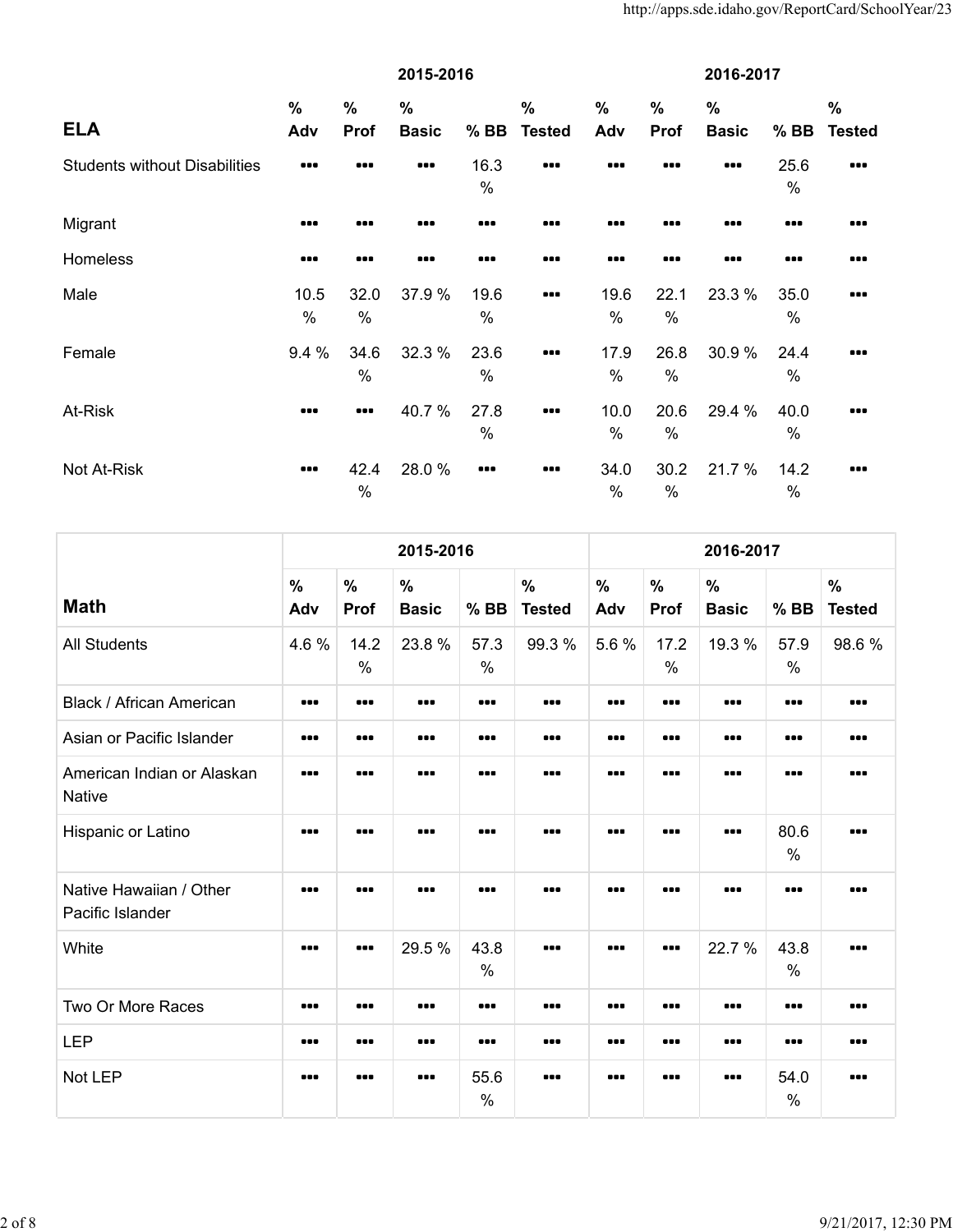|                                      | 2015-2016   |                       |                               |              |                                |                      | 2016-2017             |                               |              |                                |  |  |
|--------------------------------------|-------------|-----------------------|-------------------------------|--------------|--------------------------------|----------------------|-----------------------|-------------------------------|--------------|--------------------------------|--|--|
| <b>Math</b>                          | $\%$<br>Adv | $\frac{0}{0}$<br>Prof | $\frac{0}{0}$<br><b>Basic</b> | $%$ BB       | $\frac{0}{0}$<br><b>Tested</b> | $\frac{0}{0}$<br>Adv | $\frac{0}{0}$<br>Prof | $\frac{0}{0}$<br><b>Basic</b> | $%$ BB       | $\frac{0}{0}$<br><b>Tested</b> |  |  |
| <b>Economically Disadvantaged</b>    |             |                       | 22.8%                         | 68.3<br>$\%$ |                                | 5.3 %                | 11.4<br>$\frac{0}{0}$ | 12.9%                         | 70.5<br>$\%$ |                                |  |  |
| Not Economically<br>Disadvantaged    |             |                       | 24.7%                         | 48.7<br>$\%$ |                                | 5.9%                 | 22.2<br>$\%$          | 24.8%                         | 47.1<br>$\%$ | 88 E                           |  |  |
| <b>Students with Disabilities</b>    |             |                       |                               |              |                                |                      |                       |                               |              | 88 E                           |  |  |
| <b>Students without Disabilities</b> |             |                       |                               | 52.8<br>$\%$ |                                |                      |                       |                               | 54.5<br>$\%$ | ---                            |  |  |
| Migrant                              |             |                       |                               |              |                                |                      |                       |                               |              |                                |  |  |
| Homeless                             |             |                       |                               | 88 Q         |                                |                      |                       |                               |              |                                |  |  |
| Male                                 |             |                       | 23.5 %                        | 52.3<br>$\%$ |                                | 6.2%                 | 17.3<br>$\%$          | 21.0%                         | 55.6<br>$\%$ |                                |  |  |
| Female                               |             |                       | 24.2 %                        | 63.3<br>%    |                                | 4.9%                 | 17.1<br>$\frac{0}{0}$ | 17.1 %                        | 61.0<br>$\%$ |                                |  |  |
| At-Risk                              |             |                       | 20.4 %                        | 69.8<br>$\%$ |                                | 3.9%                 | 9.5 %                 | 14.5 %                        | 72.1<br>$\%$ |                                |  |  |
| Not At-Risk                          |             |                       | 28.6%                         | 40.3<br>$\%$ |                                | 8.5%                 | 30.2<br>$\%$          | 27.4 %                        | 34.0<br>$\%$ |                                |  |  |

|                                             |                                                             |                       | 2015-2016                     |              |                                | 2016-2017               |                              |                               |                         |                                |  |
|---------------------------------------------|-------------------------------------------------------------|-----------------------|-------------------------------|--------------|--------------------------------|-------------------------|------------------------------|-------------------------------|-------------------------|--------------------------------|--|
| <b>Science</b>                              | $\frac{0}{0}$<br>Adv                                        | $\%$<br>Prof          | $\frac{0}{0}$<br><b>Basic</b> | $%$ BB       | $\frac{0}{0}$<br><b>Tested</b> | $\%$<br>Adv             | $\frac{0}{0}$<br><b>Prof</b> | $\frac{0}{0}$<br><b>Basic</b> | $%$ BB                  | $\frac{0}{0}$<br><b>Tested</b> |  |
| <b>All Students</b>                         | 22.5<br>$\%$                                                | 39.5<br>$\frac{0}{0}$ | 11.6 %                        | 26.4<br>$\%$ | 99.6%                          | 28.1<br>$\frac{0}{0}$   | 27.3<br>%                    | 10.8%                         | 33.8<br>$\frac{0}{0}$   | 92.4 %                         |  |
| Black / African American                    | $\bullet\bullet\bullet$                                     |                       | $\bullet\bullet\bullet$       |              |                                | $\bullet\bullet\bullet$ |                              |                               | $\bullet\bullet\bullet$ |                                |  |
| Asian or Pacific Islander                   |                                                             |                       |                               |              |                                |                         |                              |                               |                         |                                |  |
| American Indian or Alaskan<br>Native        |                                                             |                       |                               |              |                                |                         |                              |                               |                         |                                |  |
| Hispanic or Latino                          | $\begin{array}{cc} \bullet & \bullet & \bullet \end{array}$ | 28.4<br>$\frac{0}{0}$ |                               | 44.6<br>$\%$ |                                |                         |                              |                               | 60.4<br>$\frac{0}{0}$   |                                |  |
| Native Hawaiian / Other<br>Pacific Islander |                                                             |                       |                               |              |                                |                         |                              |                               |                         |                                |  |
| White                                       |                                                             | 43.9<br>$\frac{0}{0}$ |                               |              |                                | 34.5<br>$\%$            | 30.3<br>%                    | 11.5 %                        | 23.6<br>$\%$            | 92.7 %                         |  |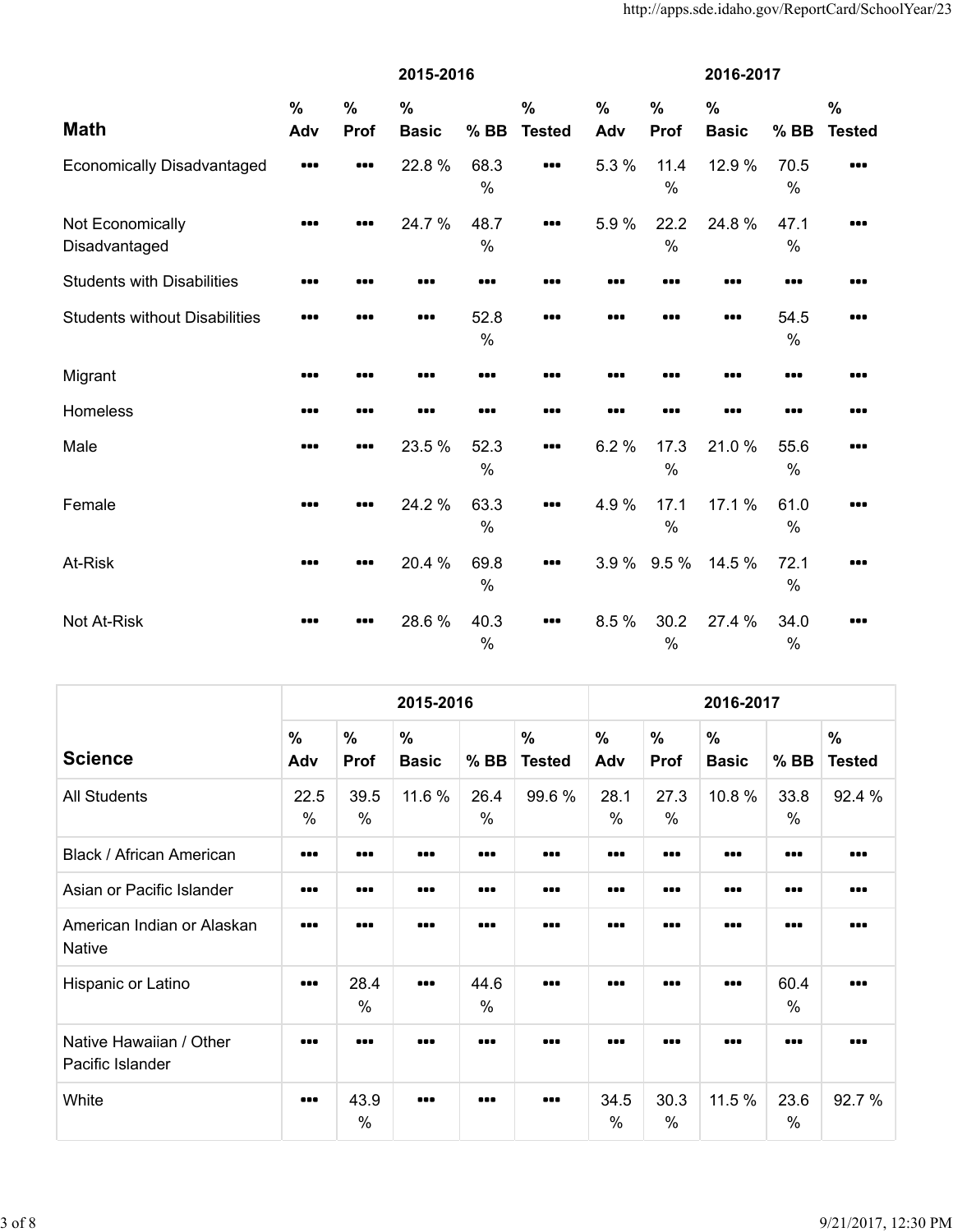|                                      | 2015-2016             |                              |                               |              |                                | 2016-2017             |                       |                               |                       |                                |  |
|--------------------------------------|-----------------------|------------------------------|-------------------------------|--------------|--------------------------------|-----------------------|-----------------------|-------------------------------|-----------------------|--------------------------------|--|
| <b>Science</b>                       | $\frac{0}{0}$<br>Adv  | $\frac{0}{0}$<br><b>Prof</b> | $\frac{0}{0}$<br><b>Basic</b> | $%$ BB       | $\frac{0}{0}$<br><b>Tested</b> | $\%$<br>Adv           | $\frac{0}{0}$<br>Prof | $\frac{0}{0}$<br><b>Basic</b> | $%$ BB                | $\frac{0}{0}$<br><b>Tested</b> |  |
| Two Or More Races                    |                       |                              |                               |              |                                |                       |                       |                               |                       |                                |  |
| <b>LEP</b>                           |                       |                              |                               |              |                                |                       |                       |                               |                       |                                |  |
| Not LEP                              |                       |                              |                               |              |                                |                       |                       |                               | 29.5<br>$\%$          | 92.7%                          |  |
| <b>Economically Disadvantaged</b>    | 15.8<br>$\%$          | 35.0<br>$\frac{0}{0}$        | 15.8 %                        | 33.3<br>$\%$ |                                | 18.6<br>$\frac{0}{0}$ | 33.0<br>$\frac{0}{0}$ | 5.2 %                         | 43.3<br>$\%$          | 89.8%                          |  |
| Not Economically<br>Disadvantaged    | 27.6<br>$\%$          | 42.9<br>$\%$                 | 8.3%                          | 21.2<br>$\%$ |                                | 35.1<br>$\frac{0}{0}$ | 23.1<br>$\frac{0}{0}$ | 14.9 %                        | 26.9<br>$\%$          | 94.4 %                         |  |
| <b>Students with Disabilities</b>    |                       |                              |                               |              |                                |                       |                       |                               |                       |                                |  |
| <b>Students without Disabilities</b> |                       |                              |                               | 19.9<br>$\%$ |                                |                       | 27.6<br>$\frac{0}{0}$ |                               | 31.0<br>$\%$          | 92.9%                          |  |
| Migrant                              |                       | ---                          |                               |              |                                |                       |                       | ---                           |                       |                                |  |
| Homeless                             |                       |                              |                               |              |                                |                       |                       |                               |                       |                                |  |
| Male                                 | 27.2<br>$\frac{0}{0}$ | 41.1<br>$\frac{0}{0}$        | 13.2 %                        | 18.5<br>$\%$ |                                | 29.6<br>$\frac{0}{0}$ | 29.6<br>$\frac{0}{0}$ | 9.3 %                         | 31.5<br>$\%$          | 93.9%                          |  |
| Female                               | 16.8<br>$\%$          | 37.6<br>$\%$                 | 9.6%                          | 36.0<br>$\%$ |                                | 26.8<br>$\frac{0}{0}$ | 25.2<br>$\frac{0}{0}$ | 12.2 %                        | 35.8<br>$\%$          | 91.1%                          |  |
| At-Risk                              | 13.9<br>$\%$          | 33.5<br>$\%$                 | 13.3 %                        | 39.2<br>$\%$ |                                | 17.2<br>$\%$          | 28.7<br>$\frac{0}{0}$ | 7.4%                          | 46.7<br>$\%$          | 91.0%                          |  |
| Not At-Risk                          | 33.9<br>$\frac{0}{0}$ | 47.5<br>$\frac{0}{0}$        | 9.3%                          | 9.3%         |                                | 40.4<br>$\frac{0}{0}$ | 25.7<br>$\frac{0}{0}$ | 14.7 %                        | 19.3<br>$\frac{0}{0}$ | 94.0%                          |  |

## **High School**

|                           | 2015-2016                                                   |                              |                               |                         |                         |                         | 2016-2017                    |                               |                         |                                                             |  |  |  |  |
|---------------------------|-------------------------------------------------------------|------------------------------|-------------------------------|-------------------------|-------------------------|-------------------------|------------------------------|-------------------------------|-------------------------|-------------------------------------------------------------|--|--|--|--|
| <b>ELA</b>                | $\frac{0}{0}$<br>Adv                                        | $\frac{9}{6}$<br><b>Prof</b> | $\frac{0}{0}$<br><b>Basic</b> | $%$ BB                  | %<br><b>Tested</b>      | %<br>Adv                | $\frac{0}{0}$<br><b>Prof</b> | $\frac{0}{0}$<br><b>Basic</b> | $%$ BB                  | $\frac{0}{0}$<br><b>Tested</b>                              |  |  |  |  |
| All Students              | 10.0<br>%                                                   | 33.2<br>%                    | 35.4 %                        | 21.4<br>$\frac{0}{0}$   | $\bullet\bullet\bullet$ | 18.9<br>$\frac{0}{0}$   | 24.1<br>%                    | 26.6 %                        | 30.4<br>$\%$            | $\begin{array}{cc} \bullet & \bullet & \bullet \end{array}$ |  |  |  |  |
| Black / African American  | $\begin{array}{cc} \bullet & \bullet & \bullet \end{array}$ | $\bullet\bullet\bullet$      |                               | $\bullet\bullet\bullet$ |                         | $\bullet\bullet\bullet$ | $\bullet\bullet\bullet$      |                               | $\bullet\bullet\bullet$ | $\bullet\bullet\bullet$                                     |  |  |  |  |
| Asian or Pacific Islander | $\bullet\bullet\bullet$                                     | $\bullet\bullet\bullet$      | $\bullet\bullet\bullet$       | $\bullet\bullet\bullet$ |                         | $\bullet\bullet\bullet$ | $\bullet\bullet\bullet$      | $\bullet\bullet\bullet$       | $\bullet\bullet\bullet$ | $\bullet\bullet\bullet$                                     |  |  |  |  |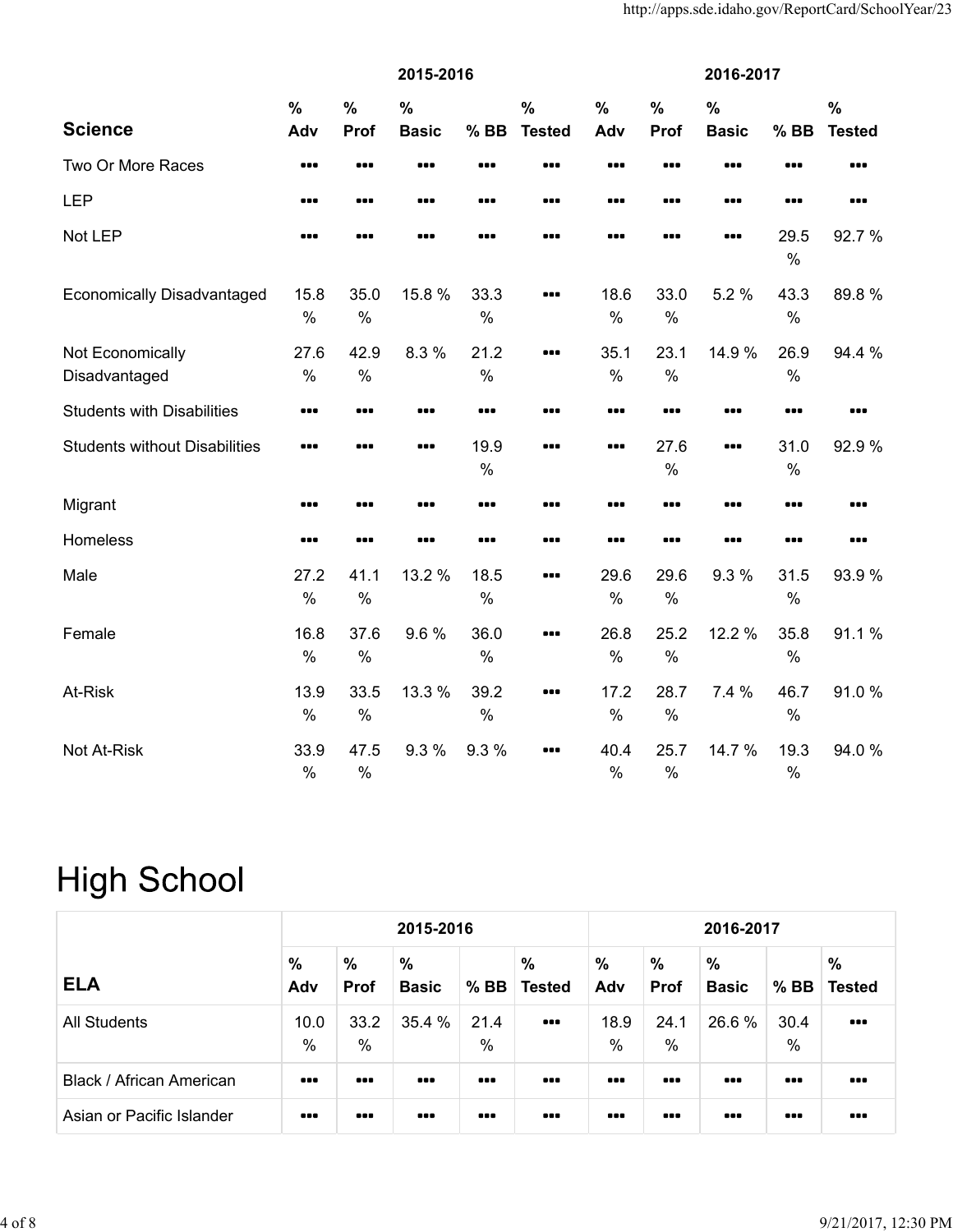|                                             |                      |                       | 2015-2016                     |              |                                | 2016-2017    |                       |                               |              |                                |  |
|---------------------------------------------|----------------------|-----------------------|-------------------------------|--------------|--------------------------------|--------------|-----------------------|-------------------------------|--------------|--------------------------------|--|
| <b>ELA</b>                                  | $\frac{0}{0}$<br>Adv | $\frac{0}{0}$<br>Prof | $\frac{0}{0}$<br><b>Basic</b> | $%$ BB       | $\frac{0}{0}$<br><b>Tested</b> | $\%$<br>Adv  | $\frac{0}{0}$<br>Prof | $\frac{0}{0}$<br><b>Basic</b> | $%$ BB       | $\frac{0}{0}$<br><b>Tested</b> |  |
| American Indian or Alaskan<br>Native        |                      |                       |                               |              |                                |              |                       |                               |              |                                |  |
| Hispanic or Latino                          |                      |                       |                               | 30.7<br>$\%$ | $\bullet\bullet\bullet$        |              |                       | 27.4 %                        | 49.3<br>$\%$ |                                |  |
| Native Hawaiian / Other<br>Pacific Islander |                      | 88 Q                  |                               |              |                                |              |                       |                               |              | .                              |  |
| White                                       |                      | 38.9<br>$\%$          | 31.4 %                        |              |                                | 27.8<br>$\%$ | 29.5<br>$\%$          | 25.0%                         | 17.6<br>$\%$ |                                |  |
| Two Or More Races                           |                      |                       |                               |              |                                |              |                       |                               |              |                                |  |
| <b>LEP</b>                                  |                      |                       |                               |              |                                |              |                       |                               |              |                                |  |
| Not LEP                                     |                      | ---                   |                               |              |                                |              |                       | 27.1%                         | 26.0<br>$\%$ | .                              |  |
| <b>Economically Disadvantaged</b>           |                      | 26.8<br>$\frac{0}{0}$ | 43.9%                         |              |                                | 12.8<br>$\%$ | 24.8<br>$\frac{0}{0}$ | 27.8%                         | 34.6<br>$\%$ |                                |  |
| Not Economically<br>Disadvantaged           |                      | 38.2<br>$\%$          | 28.7%                         |              |                                | 24.2<br>%    | 23.5<br>$\%$          | 25.5 %                        | 26.8<br>$\%$ |                                |  |
| <b>Students with Disabilities</b>           |                      |                       |                               |              |                                |              |                       |                               | 75.0<br>$\%$ |                                |  |
| <b>Students without Disabilities</b>        |                      |                       |                               | 16.3<br>$\%$ |                                |              |                       |                               | 25.6<br>$\%$ | .                              |  |
| Migrant                                     |                      |                       |                               |              |                                |              |                       |                               |              |                                |  |
| Homeless                                    |                      |                       |                               |              |                                |              |                       |                               |              |                                |  |
| Male                                        | 10.5<br>$\%$         | 32.0<br>$\%$          | 37.9 %                        | 19.6<br>$\%$ |                                | 19.6<br>$\%$ | 22.1<br>$\%$          | 23.3 %                        | 35.0<br>$\%$ |                                |  |
| Female                                      | 9.4 %                | 34.6<br>$\%$          | 32.3 %                        | 23.6<br>$\%$ |                                | 17.9<br>$\%$ | 26.8<br>$\%$          | 30.9%                         | 24.4<br>$\%$ |                                |  |
| At-Risk                                     |                      |                       | 40.7%                         | 27.8<br>$\%$ |                                | 10.0<br>$\%$ | 20.6<br>$\%$          | 29.4 %                        | 40.0<br>%    |                                |  |
| Not At-Risk                                 |                      | 42.4<br>$\%$          | 28.0%                         |              |                                | 34.0<br>$\%$ | 30.2<br>%             | 21.7 %                        | 14.2<br>$\%$ |                                |  |

|             |          |                     | 2015-2016         |        |                       |                      |                     | 2016-2017            |        |                    |
|-------------|----------|---------------------|-------------------|--------|-----------------------|----------------------|---------------------|----------------------|--------|--------------------|
| <b>Math</b> | %<br>Adv | $\%$<br><b>Prof</b> | %<br><b>Basic</b> | $%$ BB | $\%$<br><b>Tested</b> | $\frac{0}{0}$<br>Adv | $\%$<br><b>Prof</b> | $\%$<br><b>Basic</b> | $%$ BB | %<br><b>Tested</b> |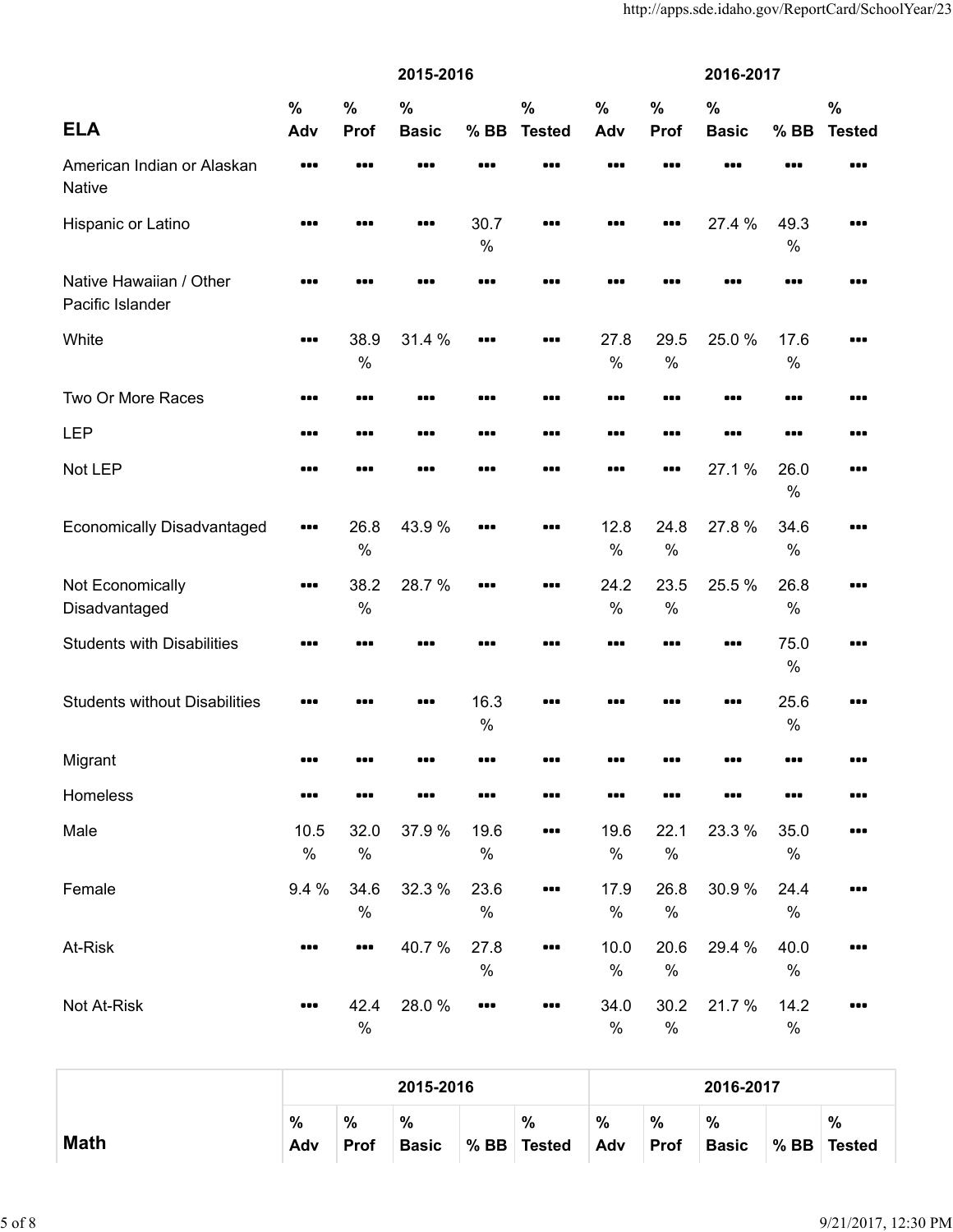|                                             |               | 2015-2016     |               |              |                         |               |                       | 2016-2017     |              |               |  |  |  |
|---------------------------------------------|---------------|---------------|---------------|--------------|-------------------------|---------------|-----------------------|---------------|--------------|---------------|--|--|--|
|                                             | $\frac{0}{0}$ | $\frac{0}{0}$ | $\frac{0}{0}$ |              | $\frac{0}{0}$           | $\frac{0}{0}$ | $\frac{0}{0}$         | $\frac{0}{0}$ |              | $\frac{0}{0}$ |  |  |  |
| <b>Math</b>                                 | Adv           | Prof          | <b>Basic</b>  | $%$ BB       | <b>Tested</b>           | Adv           | Prof                  | <b>Basic</b>  | $%$ BB       | <b>Tested</b> |  |  |  |
| <b>All Students</b>                         | 4.6%          | 14.2          | 23.8%         | 57.3         | $\bullet\bullet\bullet$ | 5.6%          | 17.2                  | 19.3 %        | 57.9         |               |  |  |  |
|                                             |               | $\%$          |               | %            |                         |               | $\frac{0}{0}$         |               | $\%$         |               |  |  |  |
| <b>Black / African American</b>             |               |               |               |              |                         |               |                       |               |              |               |  |  |  |
| Asian or Pacific Islander                   |               |               |               |              |                         |               |                       |               |              |               |  |  |  |
| American Indian or Alaskan<br><b>Native</b> | 88 E          |               | ---           | ---          |                         | ---           |                       | ---           |              |               |  |  |  |
| Hispanic or Latino                          |               |               |               |              |                         |               |                       |               | 80.6<br>$\%$ |               |  |  |  |
| Native Hawaiian / Other<br>Pacific Islander |               |               |               |              |                         |               |                       |               |              |               |  |  |  |
| White                                       |               |               | 29.5 %        | 43.8<br>$\%$ |                         |               |                       | 22.7 %        | 43.8<br>$\%$ | .             |  |  |  |
| Two Or More Races                           |               | ---           |               |              |                         |               |                       |               |              | 88 E          |  |  |  |
| <b>LEP</b>                                  |               |               |               |              |                         |               |                       |               |              |               |  |  |  |
| Not LEP                                     |               |               |               | 55.6<br>$\%$ |                         |               |                       |               | 54.0<br>$\%$ |               |  |  |  |
| <b>Economically Disadvantaged</b>           |               |               | 22.8%         | 68.3<br>$\%$ |                         | 5.3 %         | 11.4<br>$\%$          | 12.9 %        | 70.5<br>$\%$ |               |  |  |  |
| Not Economically<br>Disadvantaged           | 88 C          |               | 24.7 %        | 48.7<br>%    |                         | 5.9%          | 22.2<br>$\frac{0}{0}$ | 24.8%         | 47.1<br>$\%$ |               |  |  |  |
| <b>Students with Disabilities</b>           |               |               |               |              |                         |               |                       |               |              |               |  |  |  |
| <b>Students without Disabilities</b>        |               |               |               | 52.8<br>$\%$ |                         |               |                       |               | 54.5<br>$\%$ |               |  |  |  |
| Migrant                                     |               |               |               |              |                         |               |                       |               |              |               |  |  |  |
| Homeless                                    |               |               |               |              |                         |               |                       |               |              |               |  |  |  |
| Male                                        |               |               | 23.5 %        | 52.3<br>$\%$ |                         | 6.2%          | 17.3<br>$\%$          | 21.0%         | 55.6<br>$\%$ |               |  |  |  |
| Female                                      |               |               | 24.2 %        | 63.3<br>$\%$ |                         | 4.9%          | 17.1<br>$\%$          | 17.1 %        | 61.0<br>$\%$ |               |  |  |  |
| At-Risk                                     |               |               | 20.4 %        | 69.8<br>$\%$ |                         | 3.9%          | 9.5 %                 | 14.5 %        | 72.1<br>$\%$ |               |  |  |  |
| Not At-Risk                                 |               |               | 28.6%         | 40.3<br>$\%$ |                         | 8.5 %         | 30.2<br>$\%$          | 27.4 %        | 34.0<br>$\%$ |               |  |  |  |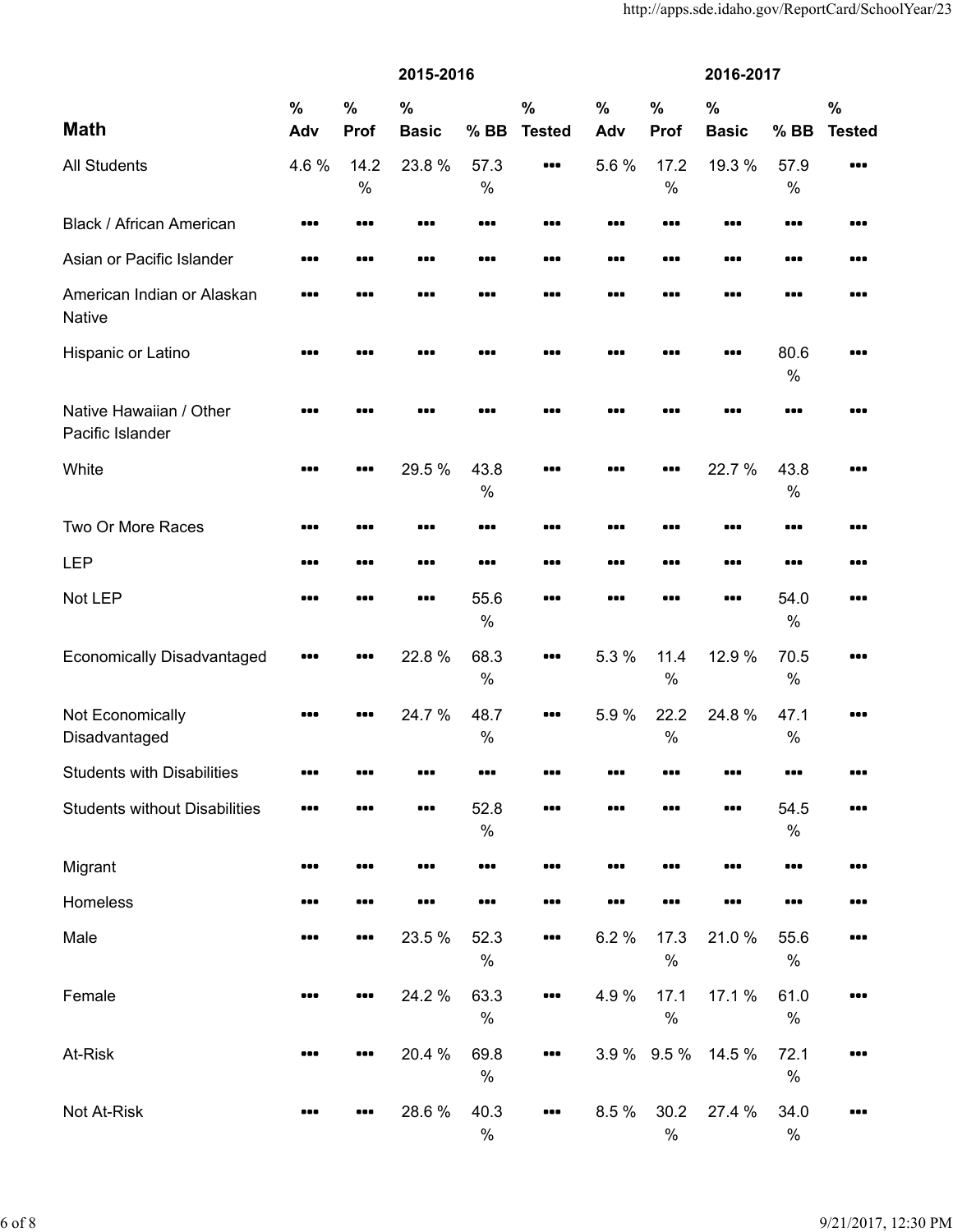|                                             |                      |                       | 2015-2016                     |                         |                                                             | 2016-2017                                                    |                                                             |                      |                       |                                |  |  |
|---------------------------------------------|----------------------|-----------------------|-------------------------------|-------------------------|-------------------------------------------------------------|--------------------------------------------------------------|-------------------------------------------------------------|----------------------|-----------------------|--------------------------------|--|--|
| <b>Science</b>                              | $\frac{9}{6}$<br>Adv | $\%$<br>Prof          | $\frac{0}{0}$<br><b>Basic</b> | $%$ BB                  | $\frac{0}{0}$<br><b>Tested</b>                              | $\%$<br>Adv                                                  | $\frac{0}{0}$<br>Prof                                       | $\%$<br><b>Basic</b> | $%$ BB                | $\frac{0}{0}$<br><b>Tested</b> |  |  |
| <b>All Students</b>                         | 22.5<br>%            | 39.5<br>$\%$          | 11.6 %                        | 26.4<br>$\%$            | $\begin{array}{cc} \bullet & \bullet & \bullet \end{array}$ | 28.1<br>%                                                    | 27.3<br>$\%$                                                | 10.8%                | 33.8<br>$\%$          | 92.4 %                         |  |  |
| <b>Black / African American</b>             |                      |                       |                               |                         | $\bullet\bullet\bullet$                                     |                                                              |                                                             |                      |                       |                                |  |  |
| Asian or Pacific Islander                   |                      |                       |                               | $\bullet\bullet\bullet$ | $\bullet\bullet\bullet$                                     | $\begin{array}{cc} \bullet & \bullet & \bullet \end{array}$  | $\bullet\bullet\bullet$                                     |                      |                       |                                |  |  |
| American Indian or Alaskan<br><b>Native</b> |                      |                       |                               | $\bullet\bullet\bullet$ |                                                             | $\bullet\bullet\bullet$                                      | $\bullet\bullet\bullet$                                     |                      |                       |                                |  |  |
| Hispanic or Latino                          |                      | 28.4<br>$\%$          |                               | 44.6<br>$\%$            |                                                             |                                                              |                                                             |                      | 60.4<br>$\frac{0}{0}$ |                                |  |  |
| Native Hawaiian / Other<br>Pacific Islander |                      |                       |                               |                         |                                                             | $\bullet\bullet\bullet$                                      |                                                             |                      |                       |                                |  |  |
| White                                       |                      | 43.9<br>$\frac{0}{0}$ |                               |                         |                                                             | 34.5<br>$\%$                                                 | 30.3<br>$\%$                                                | 11.5 %               | 23.6<br>$\frac{0}{0}$ | 92.7%                          |  |  |
| Two Or More Races                           |                      |                       |                               | $\bullet\bullet\bullet$ | $\bullet\bullet\bullet$                                     | $\begin{array}{ccc} \bullet & \bullet & \bullet \end{array}$ | $\bullet\bullet\bullet$                                     |                      |                       |                                |  |  |
| <b>LEP</b>                                  |                      |                       |                               | $\bullet\bullet\bullet$ | $\bullet\bullet\bullet$                                     | $\bullet\bullet\bullet$                                      | $\bullet\bullet\bullet$                                     |                      |                       |                                |  |  |
| Not LEP                                     |                      |                       |                               |                         |                                                             |                                                              |                                                             |                      | 29.5<br>$\%$          | 92.7%                          |  |  |
| <b>Economically Disadvantaged</b>           | 15.8<br>%            | 35.0<br>$\%$          | 15.8 %                        | 33.3<br>$\%$            | $\bullet\bullet\bullet$                                     | 18.6<br>$\%$                                                 | 33.0<br>$\%$                                                | 5.2 %                | 43.3<br>$\frac{0}{0}$ | 89.8%                          |  |  |
| Not Economically<br>Disadvantaged           | 27.6<br>%            | 42.9<br>$\%$          | 8.3%                          | 21.2<br>$\%$            | $\bullet\bullet\bullet$                                     | 35.1<br>$\%$                                                 | 23.1<br>$\%$                                                | 14.9 %               | 26.9<br>$\frac{0}{0}$ | 94.4 %                         |  |  |
| <b>Students with Disabilities</b>           |                      |                       |                               |                         |                                                             | $\begin{array}{cc} \bullet & \bullet & \bullet \end{array}$  | $\begin{array}{cc} \bullet & \bullet & \bullet \end{array}$ |                      |                       |                                |  |  |
| <b>Students without Disabilities</b>        |                      |                       |                               | 19.9<br>$\%$            | $\bullet\bullet\bullet$                                     | $\bullet\bullet\bullet$                                      | 27.6<br>$\%$                                                |                      | 31.0<br>$\%$          | 92.9%                          |  |  |
| Migrant                                     |                      |                       |                               |                         | $\bullet\bullet\bullet$                                     |                                                              | $\begin{array}{cc} \bullet & \bullet & \bullet \end{array}$ |                      |                       |                                |  |  |
| Homeless                                    |                      |                       |                               |                         |                                                             | $\begin{array}{cc} \bullet & \bullet & \bullet \end{array}$  | $\begin{array}{cc} \bullet & \bullet & \bullet \end{array}$ |                      |                       |                                |  |  |
| Male                                        | 27.2<br>$\%$         | 41.1<br>$\%$          | 13.2 %                        | 18.5<br>$\%$            | $\bullet\bullet\bullet$                                     | 29.6<br>$\%$                                                 | 29.6<br>$\%$                                                | 9.3 %                | 31.5<br>$\%$          | 93.9%                          |  |  |
| Female                                      | 16.8<br>$\%$         | 37.6<br>$\%$          | 9.6%                          | 36.0<br>$\%$            |                                                             | 26.8<br>$\%$                                                 | 25.2<br>$\%$                                                | 12.2 %               | 35.8<br>$\%$          | 91.1%                          |  |  |
| At-Risk                                     | 13.9<br>$\%$         | 33.5<br>$\%$          | 13.3 %                        | 39.2<br>$\%$            | $\bullet\bullet\bullet$                                     | 17.2<br>$\%$                                                 | 28.7<br>$\%$                                                | 7.4 %                | 46.7<br>$\%$          | 91.0%                          |  |  |
| Not At-Risk                                 | 33.9<br>$\%$         | 47.5<br>$\%$          | 9.3 %                         | 9.3%                    |                                                             | 40.4<br>$\%$                                                 | 25.7<br>$\%$                                                | 14.7 %               | 19.3<br>$\%$          | 94.0%                          |  |  |